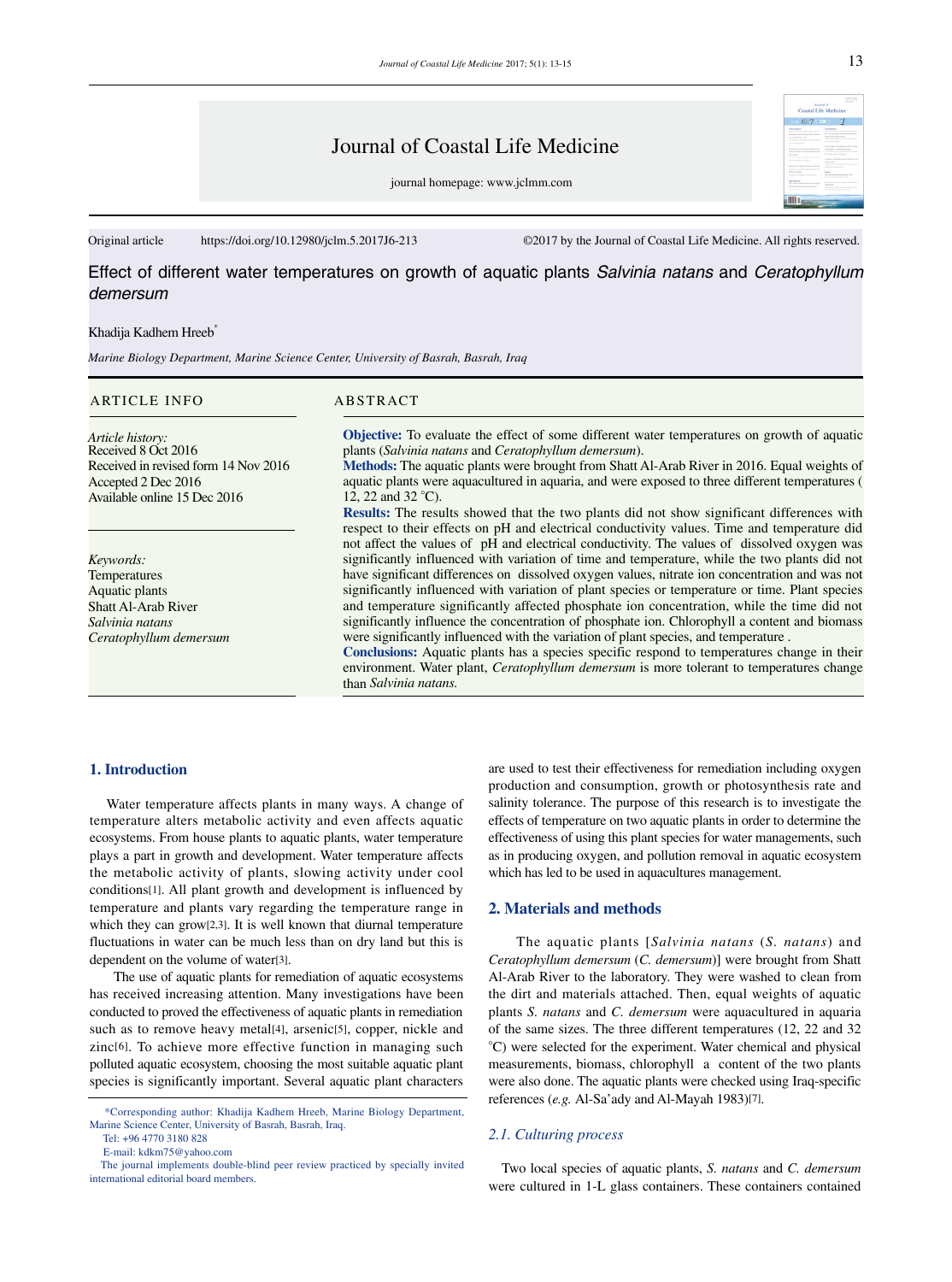cleaned dechlorenated tap water. Each species of the two plants in a set of four duplicated containers were adjusted for 12, 22 and 32 °C treatments. Sampling were carried out for physical, chemical analysis before and after the experiment.

## *2.2. Physical analyses*

 Temperature and electrical conductivity was measured by using Ysi apparatus , model 556.

# *2.3. Chemical analyses*

 The concentration of dissolved oxygen was measured according to Azide modification in Winkler, a method and described by Lind[8] and the product was expressed in mg/L, pH was measured by using Ysi apparatus, model 556. The phosphate were measured by the method that was described by Murphy and Riley[9]. The nitrate and nitrite ions were colorimetrically determined by using cadmium pole as it was mentioned in American Public Health Association[10].

 At the end of the experiment chlorophyll a and biomass were measured, by taking 5 g of the aquatic plant and crushed by porcelain mortar with 10 mL of 90% acetone and was left in refrigerator for 24 h after surrounding the vials with aluminum foils, the filtrate was measured on 665 and 750 nanometer wavelengths, by using spectrophotometer (Hitachi type, 4-1500 model). After that two drops of 2 mol/L HCl were added to each sample, then the measurements of absorption were repeated using the same above mentioned wavelengths, according to Lorenzen, s equations (Vollenweider, 1971)[11]. F test was used to test the data.

## **3. Results**

 After 7 days of aquaculturing the two plants *S. natans* and *C. demersum* (Tables 1, 2), the highest value of nitrate (43.29) µg/ L was in 32 °C aquarium of *C. demersum* and the least one 0.80 μg/L was in 12 °C aquarium of *S. natans*, while the highest value of nitrite (13.63) µg/L was in 32 °C aquarium of *C. demersum* and the least value of it (0.56) µg/L was in 12 °C aquarium of *S. natans*. The highest value of phosphate (6.53) mg/L was in 32 °C of *C. demersum* and the least value of it (1.47 )mg/L was in 22 °C aquarium of *C. demersum*.

 After 14 days of aquaculturing the two plants *S. natans* and *C. demersum*, (Tables 3, 4) the highest value of nitrate (4.34) µg/L was in 22 °C aquarium of *C. demersum* and the least value of it (1.62 ) µg/L in 12 °C of *S. natans*, while for the nitrite the highest value of nitrite (13.13) was in 22 °C aquarium of *C. demersum* and the least value of it (4.50) µg/L was in 12 °C aquarium of *S. natans*, while for phosphate the highest value of phosphate (6.60) mg/L was in 12 °C of *C. demersum* and the least value of it (1.58 ) mg/L was in 22 °C aquarium of *S. natans*. After finishing the experiment that lasted fourteen days, *S. natans* was more efficient than *C. demersum*, because the aquaria that contained *S. natans* at 12 °C and 22 °C showed nitrate, nitrite and phosphate values less than the ones of *C. demersum* aquaria.

 Significant differences were not found between the two the plants with respect to their effects on pH and electrical conductivity values. Time and temperature did not affect the pH and electrical conductivity. The values of dissolved oxygen was significantly influenced with time and temperature differences, while the plants did not have significant differences on dissolved oxygen values. Nitrate ion concentration was not significantly influenced with plant or temperature or time or variation. Plant species and temperature significantly influenced phosphate ion concentration, while the time did not significantly influence the concentration of phosphate ion.

#### **Table 1**

Physicochemical characteristics of water media that were used for aquaculturing of aquatic plants after seven days .

| Aquatic plant Temperatue |                         | Electrical        | pH  | Dissolved oxygen |
|--------------------------|-------------------------|-------------------|-----|------------------|
|                          | $^{\circ}$ C $^{\circ}$ | conductivity (ms) |     | (mg/L)           |
| S. natans                | 12                      | 3.1               | 5.8 | 10.5             |
| C. demersum              |                         | 3.0               | 4.7 | 10.3             |
| S. natans                | 22                      | 3.0               | 5.5 | 5.3              |
| C. demersum              |                         | 2.9               | 5.5 | 4.5              |
| S. natans                | 32                      | 4.4               | 5.4 | 4.3              |
| C. demersum              |                         | 5.5               | 5.8 | 4.8              |

### **Table 2**

Water physicochemical characteristics of water media that were used for aquaculturing of aquatic plants after seven days .

|             | Aquatic plant Temperature $({}^{\circ}C)$ NO <sub>3</sub> ( $\mu$ g/L) |       | $NO_2(\mu g/L)$ | $PO_{4}$ (mg/L) |
|-------------|------------------------------------------------------------------------|-------|-----------------|-----------------|
| S. natans   | 12                                                                     | 0.80  | 0.56            | 5.31            |
| C. demersum |                                                                        | 6.17  | 2.19            | 5.09            |
| S. natans   | 22                                                                     | 7.64  | 2.65            | 2.90            |
| C. demersum |                                                                        | 13.40 | 4.42            | 1.47            |
| S. natans   | 32                                                                     | 11.14 | 3.73            | 1.64            |
| C. demersum |                                                                        | 43.29 | 13.63           | 6.53            |

#### **Table 3**

Physicochemical characteristics of water media that were used for aquaculturing of aquatic plants after fourteen days .

| Aquatic plant | Temperature | Electrical   | pΗ  | Dissolved oxygen |
|---------------|-------------|--------------|-----|------------------|
|               | (°C         | conductivity |     | (mg/L)           |
| S. natans     | 12          |              | 4.8 | 7.5              |
| C. demersum   |             | 3            | 4.6 | 7.7              |
| S. natans     | 22          |              | 5.3 | 4.5              |
| C. demersum   |             |              | 5.3 | 4.7              |

### **Table 4**

Water physicochemical characteristics of water media that were used for aquaculturing of aquatic plants after fourteen days.

|             | Aquatic plant Temperature $({}^{\circ}C)$ | $NO_3(\mu g/L)$ $NO_2(\mu g/L)$ $PO_4(mg/L)$ |       |      |
|-------------|-------------------------------------------|----------------------------------------------|-------|------|
| S. natans   | 12.                                       | 1.62                                         | 4.50  | 3.90 |
| C. demersum |                                           | 4.31                                         | 13.03 | 6.60 |
| S. natans   | 22                                        | 3.74                                         | 11.35 | 1.58 |
| C. demersum |                                           | 4 3 4                                        | 13 13 | 3.90 |
|             |                                           |                                              |       |      |

 The chlorophyll a contents and biomass of aquatic plants, *S. natans* and *C. demersum* were shown in Figures 1, 2. *S. natans* produced chlorophyll a and biomass contents in 12 and 22 °C aquaria in amounts higher than those of *C. demersum*, but 32 °C was more suitable for both aquatic plants. The content of chlorophyll a and biomass for the two aquatic plants were significantly influenced with the variation of time, plant species and water temperatures.



**Figure 1.** Variation of the chlorophyll a content and biomass of *S. natans*.